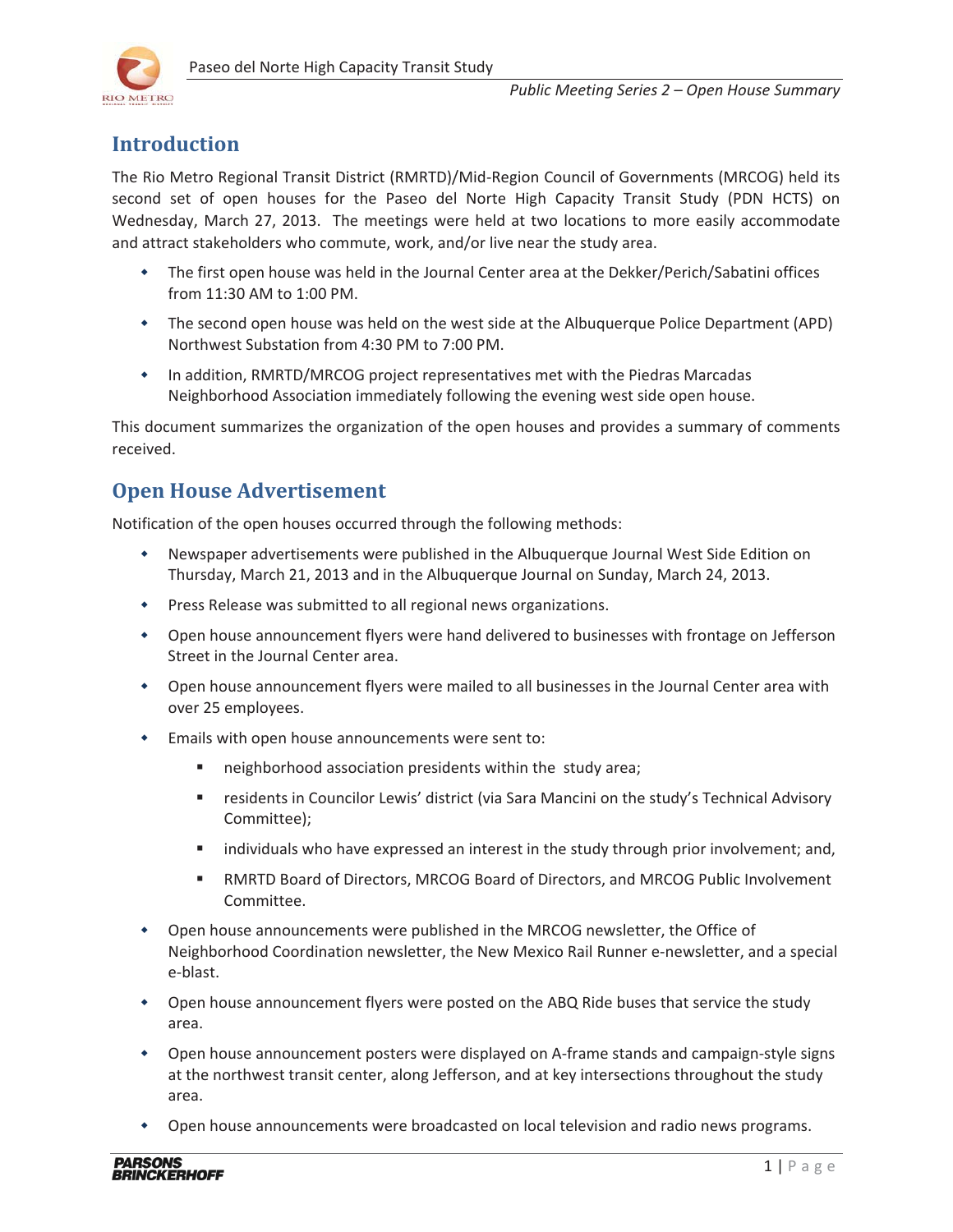

 MRCOG website address, which posted links to all open house materials, was listed on the flyers for those who could not attend.

Attendees were asked "how did you hear about this event" on the sign-in sheets, and their responses are shown in the following table:

| <b>Advertising Method</b>        | <b>Journal Center Open House</b> | <b>West Side Open House</b> |
|----------------------------------|----------------------------------|-----------------------------|
| Emails                           | 20                               | 14                          |
| Signs                            | 5                                | 6                           |
| <b>Television and Radio News</b> |                                  |                             |
| Rio Rancho Journal Newspaper     | 4                                | 10                          |
| On Technical Advisory Committee  |                                  |                             |
| Dekker/Perich/Sabatini employee  |                                  |                             |
| Friend                           |                                  |                             |
| Flyers delivered to businesses   | 4                                |                             |
| MRCOG website                    |                                  |                             |

# **Open House Attendance**

Forty-five people signed in at the registration table at the Journal Center open house at the Dekker/Perich/Sabatini offices from 11:30 AM to 1:00 PM.

Thirty-three people signed in at the west side open house at the APD Northwest Substation from 4:30 to 7:00 PM.

Representatives from RMRTD/ MRCOG and the consultant team were also present at the above open houses.

Seventeen people attended the Piedras Marcadas Neighborhood Association open house in addition to the RMRTD/ MRCOG project team representatives.

Completed Sign-In Sheets for the open houses are included in Appendix A.

# **Open House Overview**

The open houses had the same purpose, provided similar information, and were organized in the same fashion. The purpose of the open houses was to:

- Share the latest information about the project with the public.
- Describe types of transit strategies, explain solutions being considered, and describe potential route alignments.
- Solicit comments from stakeholders and the public relating to the short-listed route alignments as well as other aspects of the proposed BRT improvements.

The open houses included the display of project boards provided at 'stations' as described below. Project representatives were available at each station, guiding attendees, explaining the materials, and answering any questions that arose. Collectively, the stations explained why the project is important and the alternatives being considered.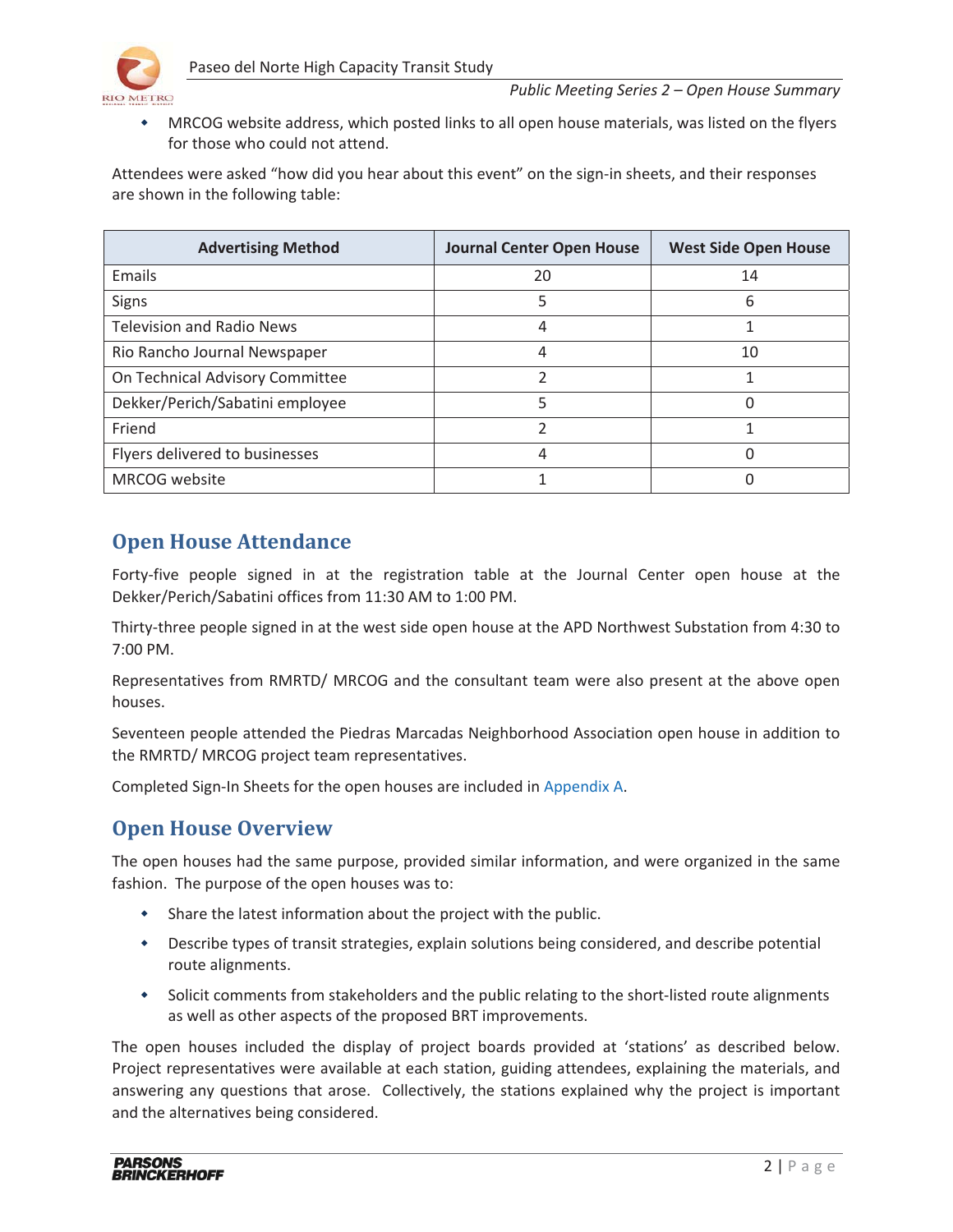

Stations consisted of the following:

- Station 1: open house format
- Station 2: what the Paseo del Norte High Capacity Transit Study will accomplish
- Station 3: description of Bus Rapid Transit (BRT) and its features
- Station 4: short-listed route alternatives
- Station 5: detailed look at the northwest BRT route alternatives
- Station 6: detailed look at the Paseo del Norte route alternatives
- Station 7: detailed look at the Journal Center BRT route alternatives
- \* Supplement to Stations 5-7: typical sections of the roadway with implementation of BRT
- Station 8: results of the evaluation of each route alternative
- Station 9: invitation and opportunity for the public and stakeholders to provide comments
- Station X: description of land use potential in the corridor

Attendees at both open houses were provided a handout containing small versions of the display boards and a return-addressed Comment Form or Questionnaire.

## **Comments Received**

Comments about the study were compiled using several methods:

- Written comments were recorded via the comment forms or questionnaires which were distributed to all attendees at the open houses. The forms could have been submitted in a comment box at the registration table or mailed to the project manager.
- Written comments were emailed to the project manager.
- \* Spoken comments were recorded by written notes taken by a project team member.
- Questions and comments were recorded on a flip-chart which was located in the open house room for project representatives as well as open house attendees to use.

All written comments were requested to be returned by Saturday, April 13, 2013 for inclusion in this Open House Summary.

Completed comment forms and emails received are included in Appendix B.

The key issues identified by open house participants and the answers provided on the comment form or questionnaire are summarized below.

### **Written Comments**

#### **Comment Form Questions**

Attendees returned sixteen comment forms or questionnaires during the open house sessions, and emailed two comments. The key issues identified by open house participants on the comment forms are summarized below. The number shown in parenthesis indicates the number of similar comments.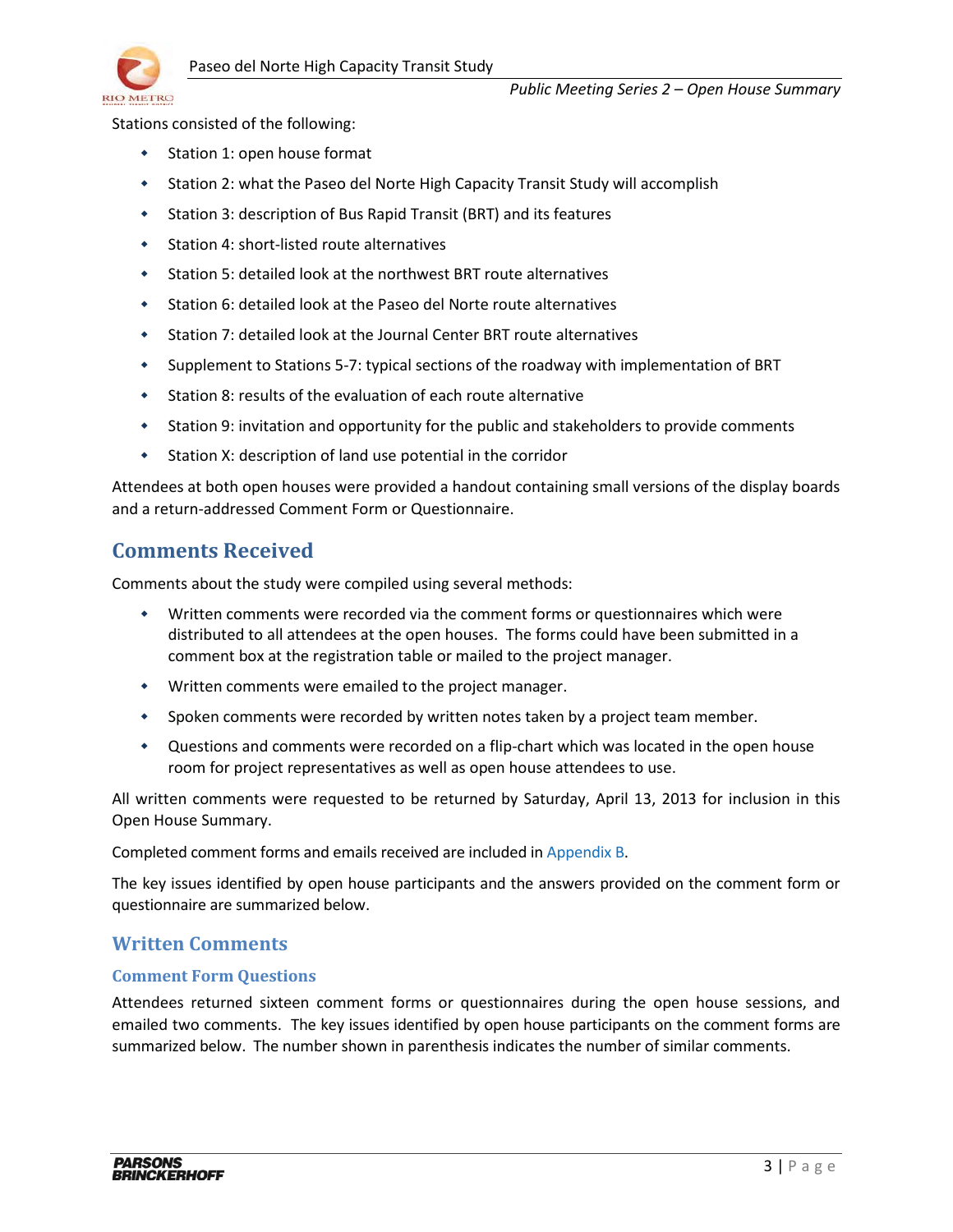

*What is the closest major intersection to where you live?* 

#### **Eastside:**

Jefferson and Paseo, Jefferson and I-25, Tramway and Spain, Tramway and Montgomery,  $12<sup>th</sup>$  and Mountain

#### **Westside:**

Unser and Paseo del Norte (2), Golf Course and Paseo del Norte (2), Universe and Paseo del Norte, Coors and Montaño, Unser and Montaño, Unser and Paradise, Coors Bypass and Ellison, NM 528 and Southern, NM 528 and Riverside, NM 528 and Leon Grande.

#### *Which of the Northwest-area transit alignments do you prefer?*

- (11) a. **Yellow** Unser Boulevard and Paseo del Norte
- (3) b. **Purple** Southern Boulevard, Sara Road, NM 528, and Coors Boulevard
- (1) c. **Pink** Unser Boulevard, McMahon Boulevard, and Coors Boulevard

*Which proposed Park and Ride location in the Northwest area would work best for you?* 

- (6) Volcano Heights
- (2) Northwest Transit Center
- (2) *New* Large Lot on Southern Blvd. at the old City Hall
	- Along Paseo del Norte

First Baptist Church / Intel

Coors and Paseo del Norte

Golf Course and Paseo

### *Are there destinations other than the Journal Center and the UNM/CNM area that you would like to see better-served by transit?*

UNM and UNMH (4), Paseo del Norte corridor in the Far Northeast Heights (2), Montgomery - east (2), Railrunner station at the Journal Center, Airport, Uptown, Northwest Transit Center weekend service, Downtown (2), Coors and Montaño, NM 528 between Southern and NM 550, Northwest area around Ventana Ranch, Trails, and Montecito Estates

#### *Which Journal Center Route do you prefer?*

- (3) a. **Green** Channel Road (along the AMAFCA North Diversion Channel)
- (9) b. **Blue** Jefferson Street
- (2) c. **Light Blue** various local streets

*Please provide any other comments or identify other issues you think are important for the Paseo del Norte High Capacity Transit Study (PDN HCTS) in the space below.* 

- (3) Would like to see implementation as quickly as possible before other projects are developed.
- (2) Would like more pedestrian friendly design such as safe street crossings after exiting the bus.
- (2) Consider a park-and-ride at the old City Hall on NM 528 and Southern and extending the purple route to this intersection; it is very important not to eliminate the existing bus stop at Southern.
- (2) Would like to connect the west side with the east side destinations such as the airport, UNM, and UNMH.
- (2) Would like to continue Route 790 service.

 Initial routes should be selected to serve existing dense areas, and then future routes should be expanded to less dense areas.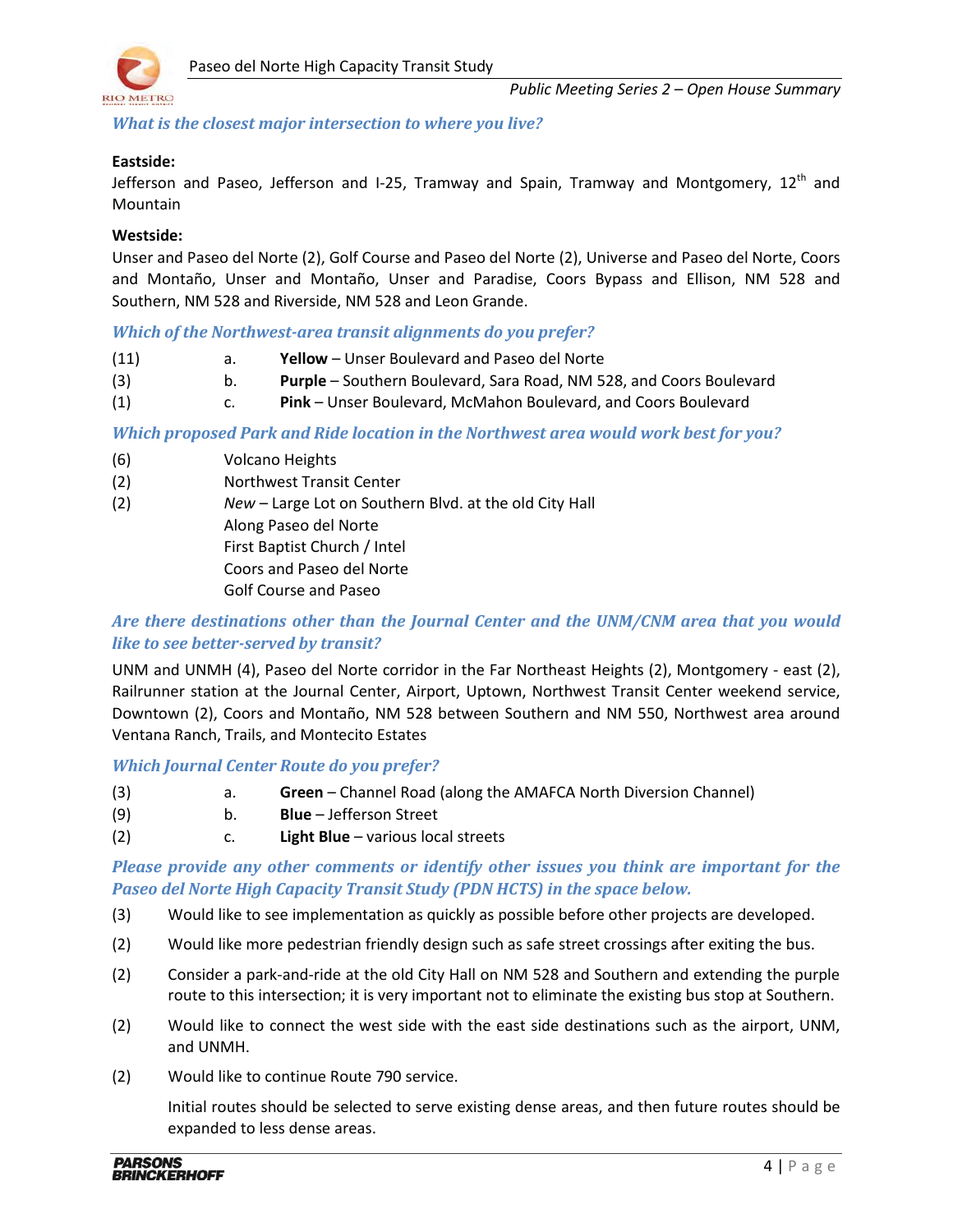

Would like more security at park-and-ride stations.

Would like to see more explanation of evaluation results, especially weighting factors of technical team, and assessment of political feasibility.

 Should consider other projects in this study, such as: the redesign of I-25 on/off ramps, the proposed future Wal-Mart at Paseo and I-25 northwest corner, the new 22 acre city park at Vista del Norte and Osuna (Northeast/ Journal Center).

Would like to see a bus stop at Golf Course Road and Paseo del Norte.

Would like a bike trail to continue east on Paseo del Norte and pass over I-25.

Would like ABQ Ride to improve the river crossing on Alameda, making Route 98 Wyoming and Alameda an all-day route, and replacing Route 31.

Would like a similar BRT project on Montaño especially when new Rail Runner station opens.

Would like regular service on El Pueblo.

The parking lot gets full quickly at the El Pueblo Railrunner station.

 The yellow route allows for the best infrastructure expandability as this route is less developed. The yellow route has more potential to improve travel times if dedicated transit lanes are incorporated as they are built as opposed to trying to dedicate lanes where the full ROW is already constructed.

 Using a location in Volcano Heights as a transfer area, Unser could provide access to I-40, which in turn could serve Downtown and Uptown.

 The yellow route should be a full circle since the functional classification of Unser and PDN are both limited access principals.

The purple route might be a half circle due to Sara Road which is a minor arterial.

### **Spoken Comments and Questions**

#### **Spoken Comments**

- (several) General support for the project.
- (several) Interest in increased transit service further east.
- (several) Concern that the new bus service might interfere with current traffic flows.
- (several) Would like WiFi on BRT to attract students and office workers to the new service.
- (several) Prefer BRT over riding the 790 and 157 ABQ Ride Routes. Would appreciate a new bus route that would alleviate crowding on the 790.
- (several) Free transit passes to UNM students are a large benefit to Westside residents.
- (several) Activity levels at the Northwest Transit Center are high which demonstrates the need for transit service in northwest Albuquerque.
- (2) Prefer BRT over riding the bus to UNM area.
- (2) Would like a service to the New School in the Journal Center.
- (2) Concern that the purple route/Sara alternative will eliminate the ABQ Ride Routes 251/551. Riders who live a mile or so north of Sara Road would find it too far to walk to the purple route.